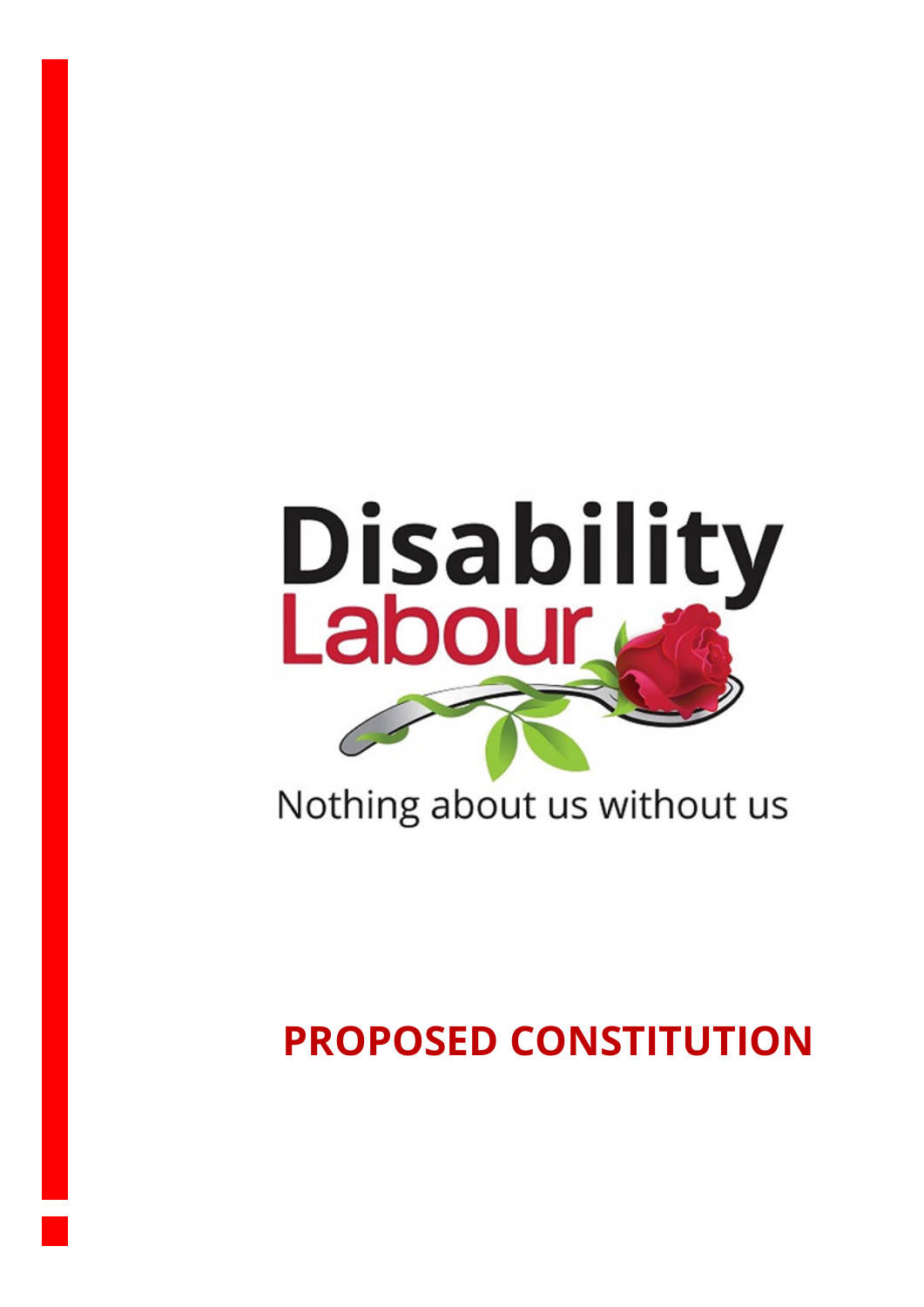| H. Meetings and Proceedings of the Executive Committee7 |  |
|---------------------------------------------------------|--|
|                                                         |  |
|                                                         |  |
|                                                         |  |
|                                                         |  |
|                                                         |  |
|                                                         |  |
|                                                         |  |
|                                                         |  |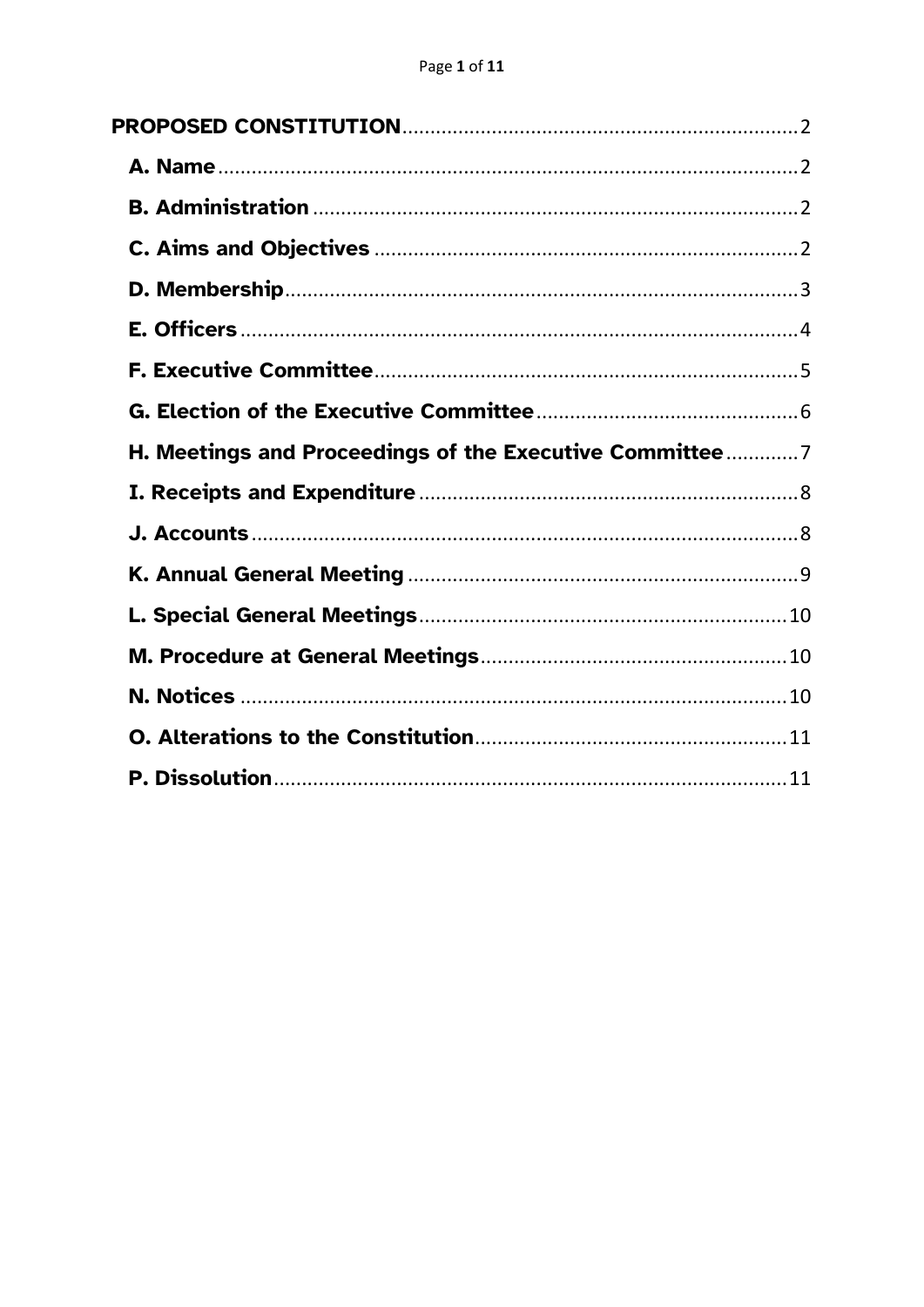# <span id="page-2-0"></span>**PROPOSED CONSTITUTION**

#### <span id="page-2-1"></span>**A. Name**

1. The name of the organisation is Disability Labour, referred to below as 'the group'.

#### <span id="page-2-2"></span>**B. Administration**

- 1. The group is a non-incorporated association affiliated to the Labour party.
- 2. The group shall be administered and managed in accordance with this constitution by members of the Executive Committee.

#### <span id="page-2-3"></span>**C. Aims and Objectives**

- 1. The group recognises that disability is a socially constructed experience resulting from environmental, economic and social barriers faced by disabled people and aims to remove those barriers and eliminate marginalising attitudes.
- 2. To that end the group's objectives are:
	- a. To influencing the Labour Party internally to improve the rights of disabled people and their carers both inside and outside of the Labour party and to advocate for changes in wider policy which impact the lives of disabled people and carers.
	- b. To produce robust evidence about the experience of disabled people and their carers to shape public policy.
	- c. To campaign publicly about the rights of disabled people and their carers to achieve full civil rights including comprehensive and enforceable legislation.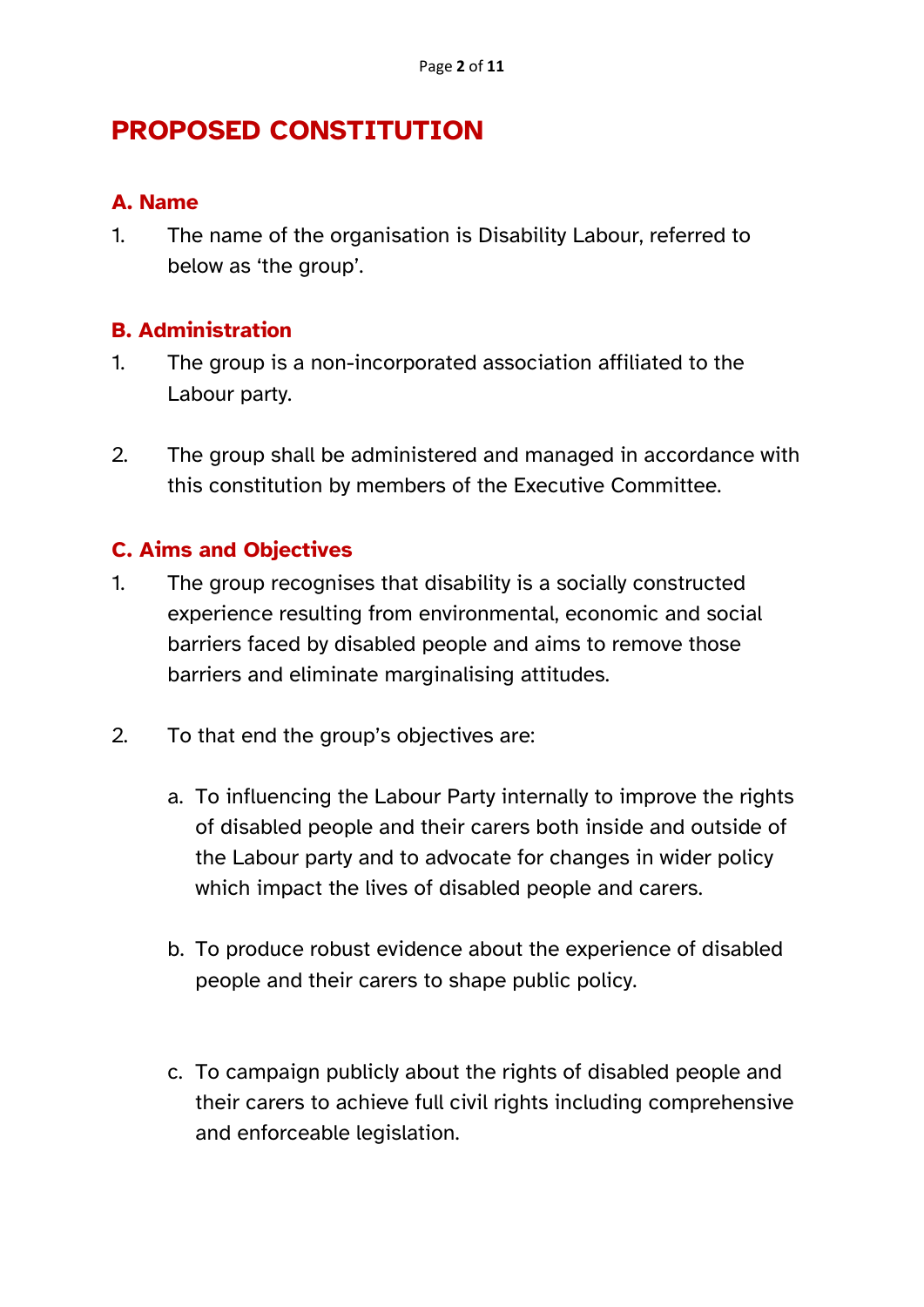- d. To provide an independent platform for disabled people and their carers in the Labour Party
- e. To monitor and encourage the best possible practice by The Labour Party within party operations and in public office at all levels to meet the needs, rights and interests of disabled people and their carers.
- f. To encourage disabled people to join the Labour Party and encourage their fullest involvement at all levels and secure the removal of all barriers to their participation.
- g. To advise Labour how best to campaign for and win the votes of disabled people, which will include accessible processes.
- h. To co-operate with other disabled people's organisations.
- i. To be a socialist society as a means of securing the right of disabled people to be represented and heard at all levels of the Party.

# <span id="page-3-0"></span>**D. Membership**

- 1. Membership of the group shall be open to:
	- a) Any individual eligible for membership of the Labour Party who:
		- consider themselves to be a disabled person, and,
		- are interested in furthering the work of the group and who have paid any annual subscription laid down from time to time by the Executive Committee (any such person being called in this constitution an "Individual member")
	- b) Any individual eligible for membership of the Labour Party to whom sub-clause (1a) does not apply who are interested in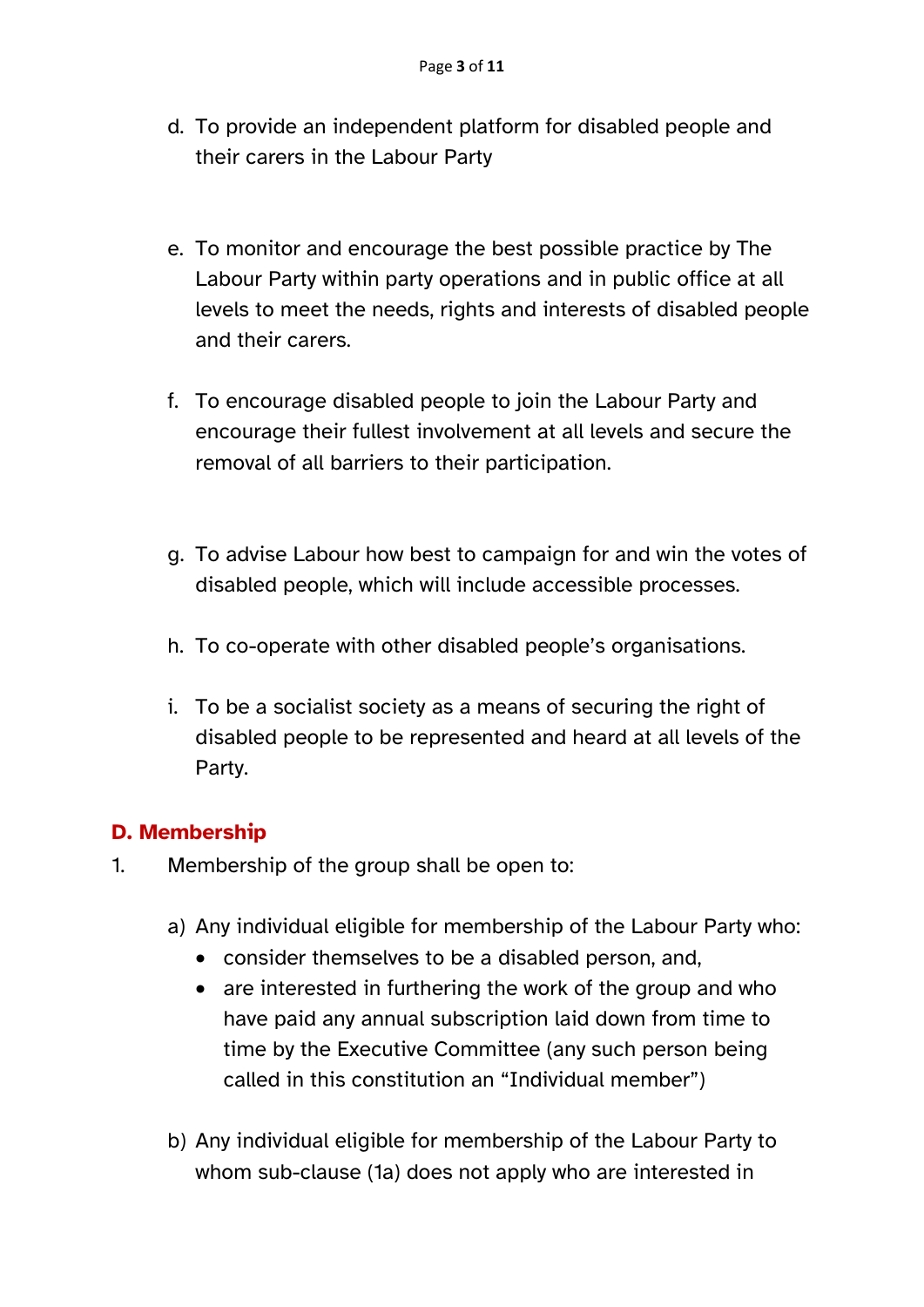furthering the work of the group and who have paid any annual subscription laid down from time to time by the Executive Committee (any such person being called in this constitution an "Individual Supporter").

- c) Any Labour Party body or Labour Party affiliated organisation or part thereof which is interested in furthering the group's work and has paid any annual subscription laid down from time to time by the Executive Committee (any such body being called in this constitution a "Member Organisation")
- 2. The Executive Committee shall establish a disciplinary process for members. The disciplinary process shall include the ability to suspend or terminate the membership of any Individual Member or Member Organisation or Individual Supporter. This process must include the right to a hearing and an appeals process.

# <span id="page-4-0"></span>**E. Officers**

- 1. At the first meeting of the Executive Committee after the Annual General Meeting of the group, the members of the Executive Committee shall elect from amongst themselves the following officers:
	- a) chair
	- b) vice-chair
	- c) deputy vice chair
	- d) secretary
	- e) membership officer
	- f) treasurer
- 2. The executive committee should aim for a gender balance in the election of officers.
- 3. Officers shall be eligible for re-election.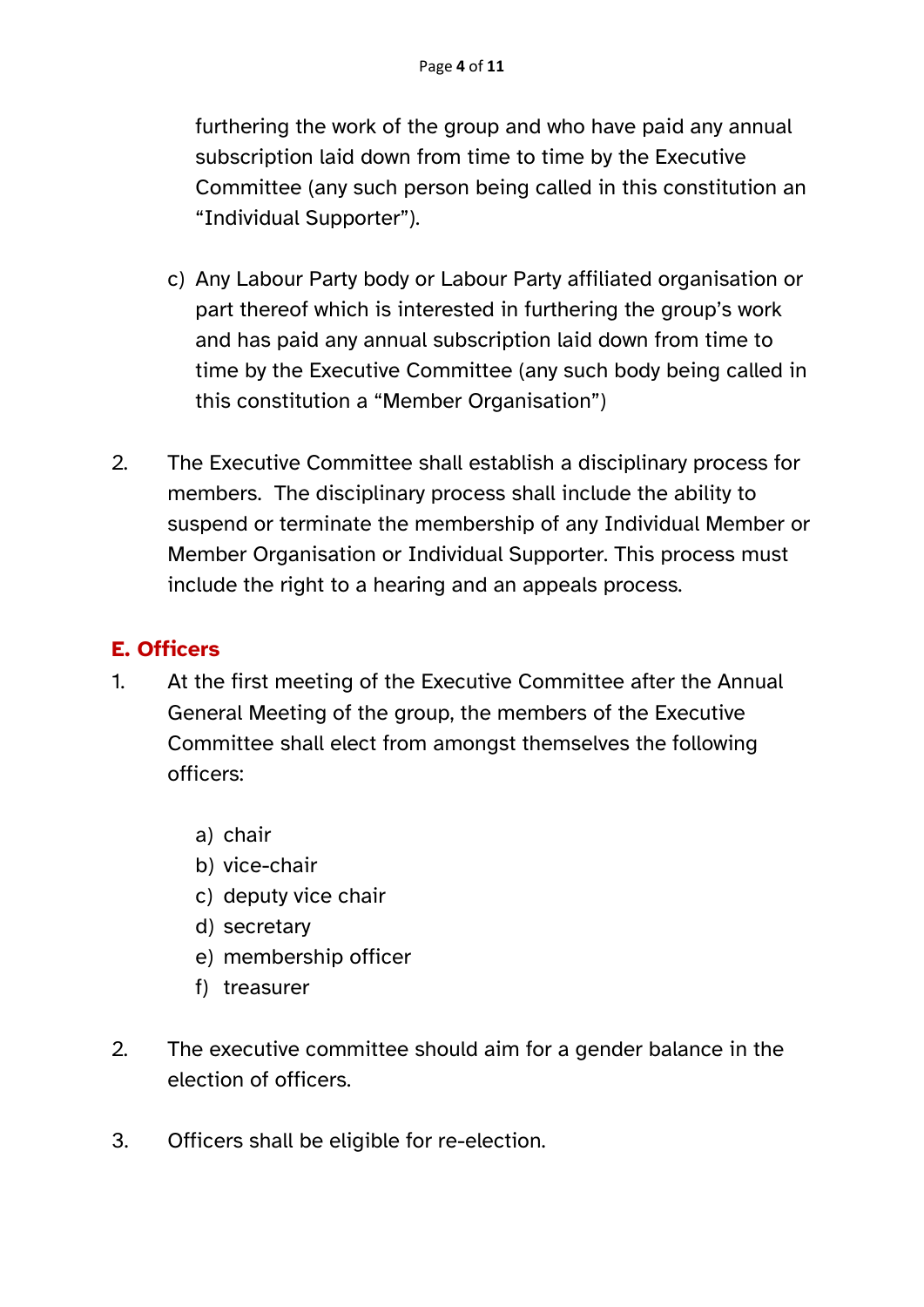4. The Executive Committee may create functional positions to carry out specific duties and for a specific period. Any such position shall fall vacant at the first meeting of the Executive Committee after each Annual General Meeting.

#### <span id="page-5-0"></span>**F. Executive Committee**

- 1. The Executive Committee shall consist of fifteen Individual Members elected at the group's AGM.
- 2. Any executive member vacancy shall be filled by holding of a byelection. Should no candidates be forthcoming for the byelection, the Executive Committee may fill the vacancy by coopting an Individual Member. Any co-option shall be made by majority vote of the Executive Committee.
- 3. In addition to those members provided for above, the executive committee may co-opt not more than four non-voting members. Each appointment as a co-opted member shall be made by majority vote of the members of the Executive Committee. Coopted members shall be Individual Members or Individual Supporters.
- 4. All members of the Executive Committee shall retire from office at the end of the Annual General Meeting following the next executive committee election unless re-elected.
- 5. The proceedings of the Executive Committee shall not be invalidated by any vacancy among their number subject to the quorum being met.
- 6. The executive committee shall incorporate within its standing orders rules for managing absence by members of the executive committee.
- 7. These must include the following provisions: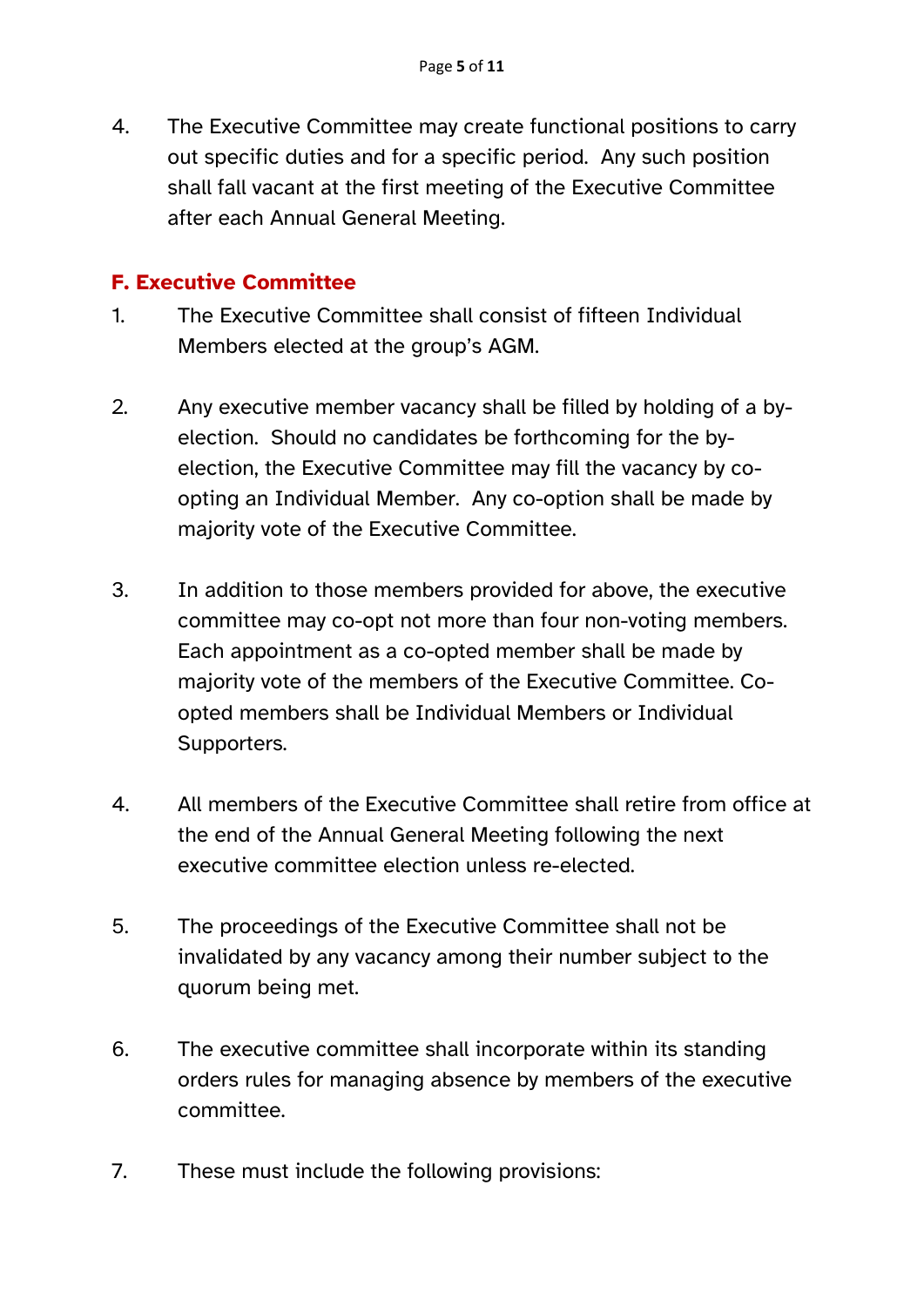- a) Any member that is absent without the permission of the Executive Committee from all their meetings held within a period of six months shall cease to be a member of the committee
- b) Any member that is absent for three consecutive meetings where the Executive Committee resolve that their office be vacated shall cease to be a member of the committee
- 8. Any executive member that notifies the Executive Committee of their wish to resign shall cease to be a member of the executive committee upon receipt of the notification.

# <span id="page-6-0"></span>**G. Election of the Executive Committee**

- 1. Elections for the executive committee shall coincide with every alternate AGM.
- 2. All positions on the executive committee shall be elected at the same time.
- 3. Any paid-up full member of the group at the commencement of nominations shall be eligible for nomination.
- 4. Invitations for nominations will be issued with the preliminary notice of the AGM.
- 5. Nominations will close at 19 days before the AGM at 6pm.
- 6. If at close of nominations, the number of candidates nominated is less than or equal to the number of positions available, then all candidates will be deemed to have been elected unopposed.
- 7. If the number of candidates exceeds the number of spaces available, the order in which candidates appear in the candidate information pack will be determined by a draw to take place the day after nominations close.
- 8. Voting shall open 16 days prior to the AGM and close 2 days prior to the AGM at 6pm.
- 9. Voting shall be carried out using a secure online voting system to be agreed beforehand by the executive committee. Any system used must ensure the anonymity of the vote and must not be able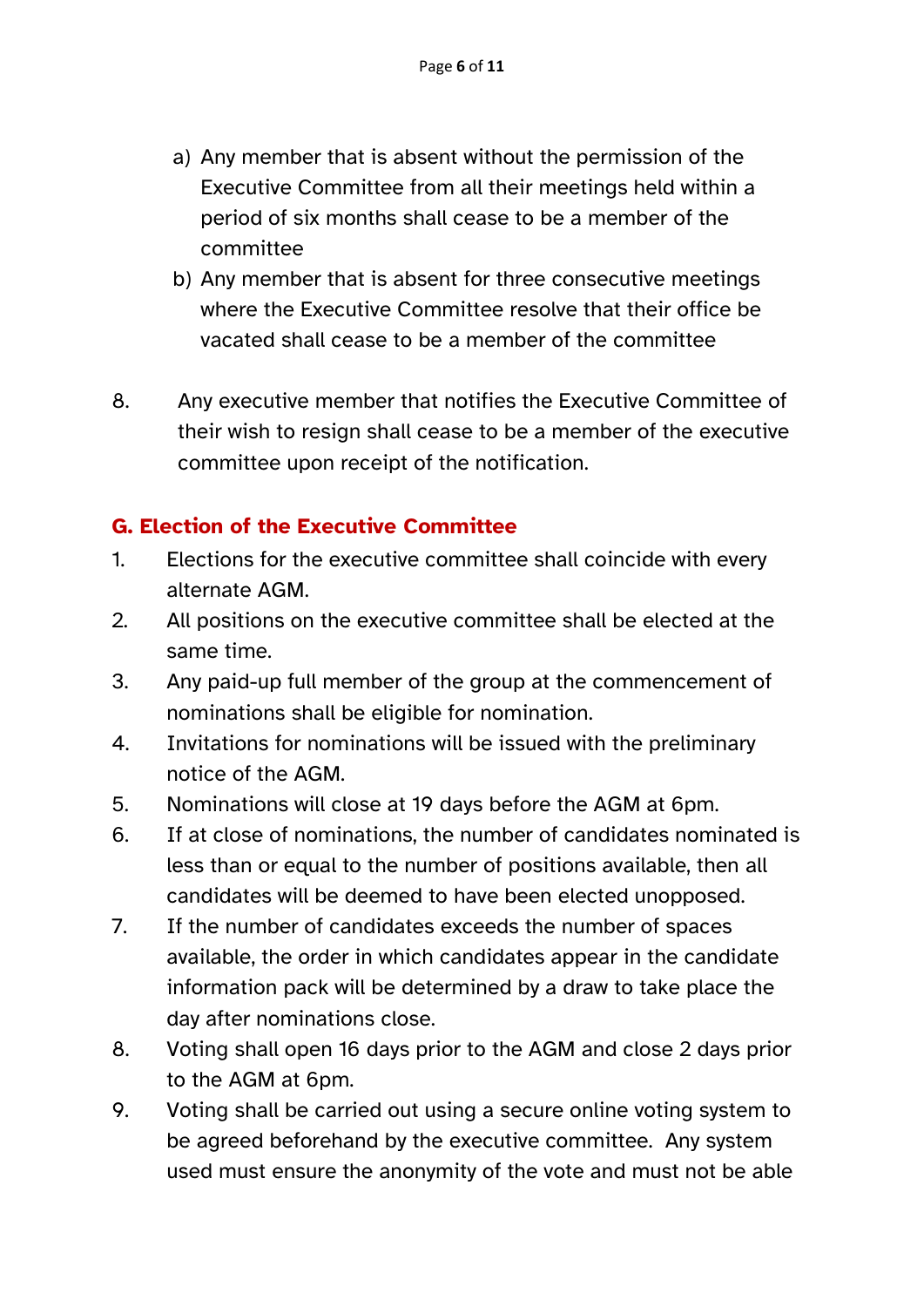to display any results or tallies of any candidates prior to the close of the ballot.

- 10. The result of the ballot can be released to all candidates in confidence after the close of the ballot.
- 11. All results shall remain embargoed until formally announced at the AGM.

#### <span id="page-7-0"></span>**H. Meetings and Proceedings of the Executive Committee**

- 1. The Executive Committee may make standing orders for the conduct of their business, the summoning and conduct of their meeting and the custody of documents. No rules may be made which are inconsistent with this constitution. These standing orders must include the requirement to hold at least 8 ordinary executive committee meetings a year.
- 2. Seven days' notice must be given of all meetings of the executive committee. This notice must include the date, time, location of the meeting and the business to be conducted. For online meetings, location shall be interpreted as meaning a link to the online meeting.
- 3. A special executive meeting may be called by any executive officer or by any five (5) members of the Executive Committee. Special meetings shall be subject to the same notice requirements as normal executive committee meetings.
- 4. The Chair shall normally act as the chair at meetings of the Executive Committee.
- 5. If the Chair is absent from any meeting or part thereof, the Vice Chair shall act as chair. In the absence of the Vice-Chair, the Deputy Vice Chair shall officiate.
- 6. In the absence of the Chair, Vice Chair and Deputy Vice Chair, the members of Executive Committee present shall elect one of their number to act as the chair of the meeting before any other business is transacted.
- 7. There shall be a quorum when at least four (4) members of the Executive Committee are present at the meeting, of which one member must be an Officer of the group.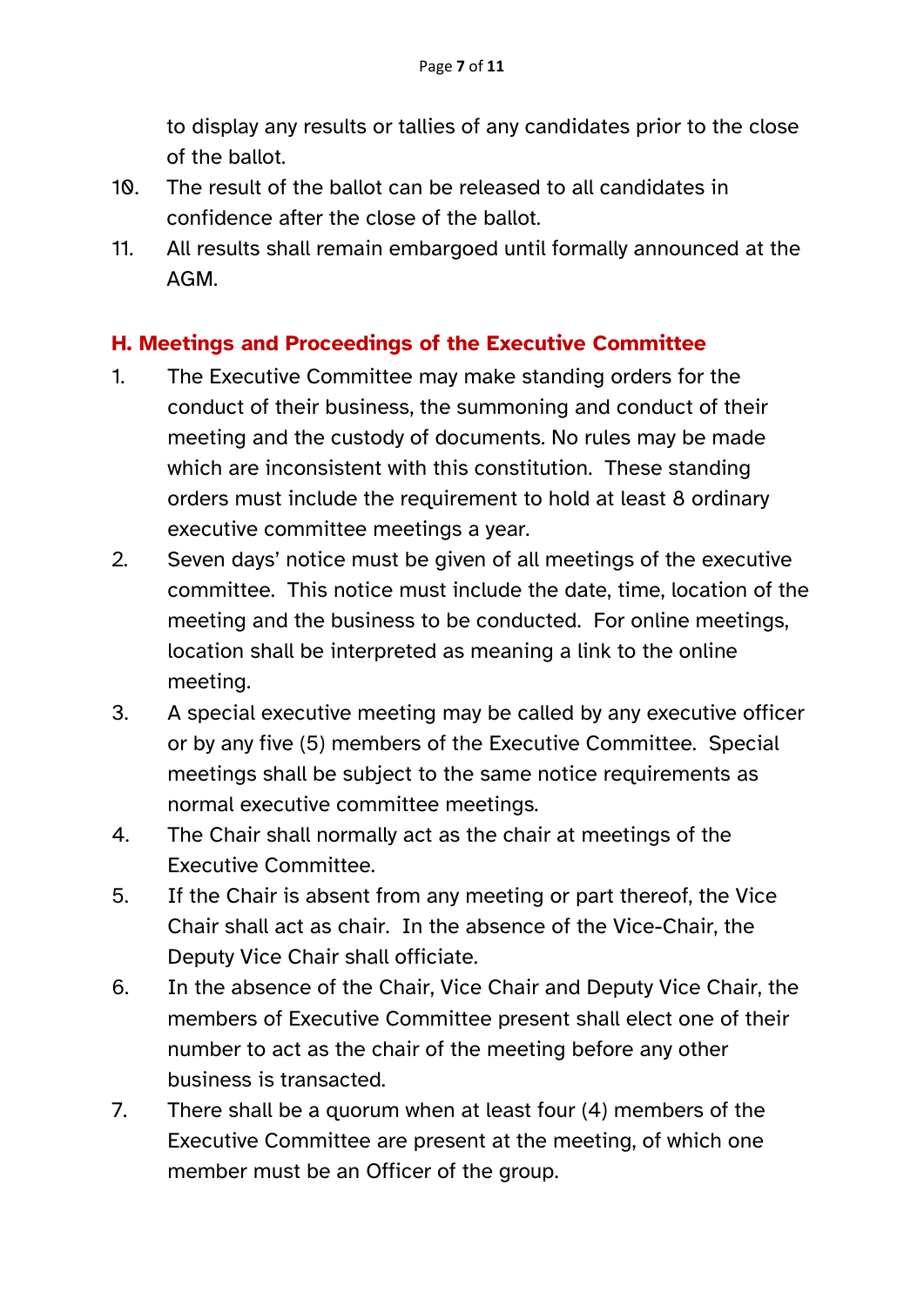- 8. Every matter shall be determined by a majority of votes of the members on the Executive Committee present and voting on the question but in the case of an equality of votes the chair of the meeting shall have a second or casting vote.
- 9. The Executive Committee shall keep minutes of proceedings at meetings of the Executive Committee and any advisory committees, sub-committees and working parties.
- 10. The Executive Committee may from time to time appoint leading Labour Party members who are disabled, carers of disabled people or who are disability activists to be Honorary Patrons.
- 11. The Executive Committee may appoint advisory committees, subcommittees and working parties, provided that all acts and proceedings of any such advisory committees, sub-committees and working parties are subject to the scrutiny and control of the executive committee.
- 12. A member of the Executive Committee shall cease to hold office if they cease to be eligible for Membership of Disability Labour.

# <span id="page-8-0"></span>**I. Receipts and Expenditure**

- 1. The funds of the group, including all donations contributions and bequests, shall be paid into an account or accounts opened by the Executive Committee in the name of the group at such bank as the Executive Committee shall decide. All cheques and mandates drawn on these accounts should have two (2) signatures, at least one (1) of which should be the Treasurer.
- 2. The funds belonging to the group shall be applied only in furthering its objects.

# <span id="page-8-1"></span>**J. Accounts**

- 1. The Executive Committee shall be responsible for:
	- a) The keeping of accounting records for the group.
	- b) The preparation of annual statement of accounts for the group.
	- c) Arranging the auditing or independent examination of the statements of accounts of the group.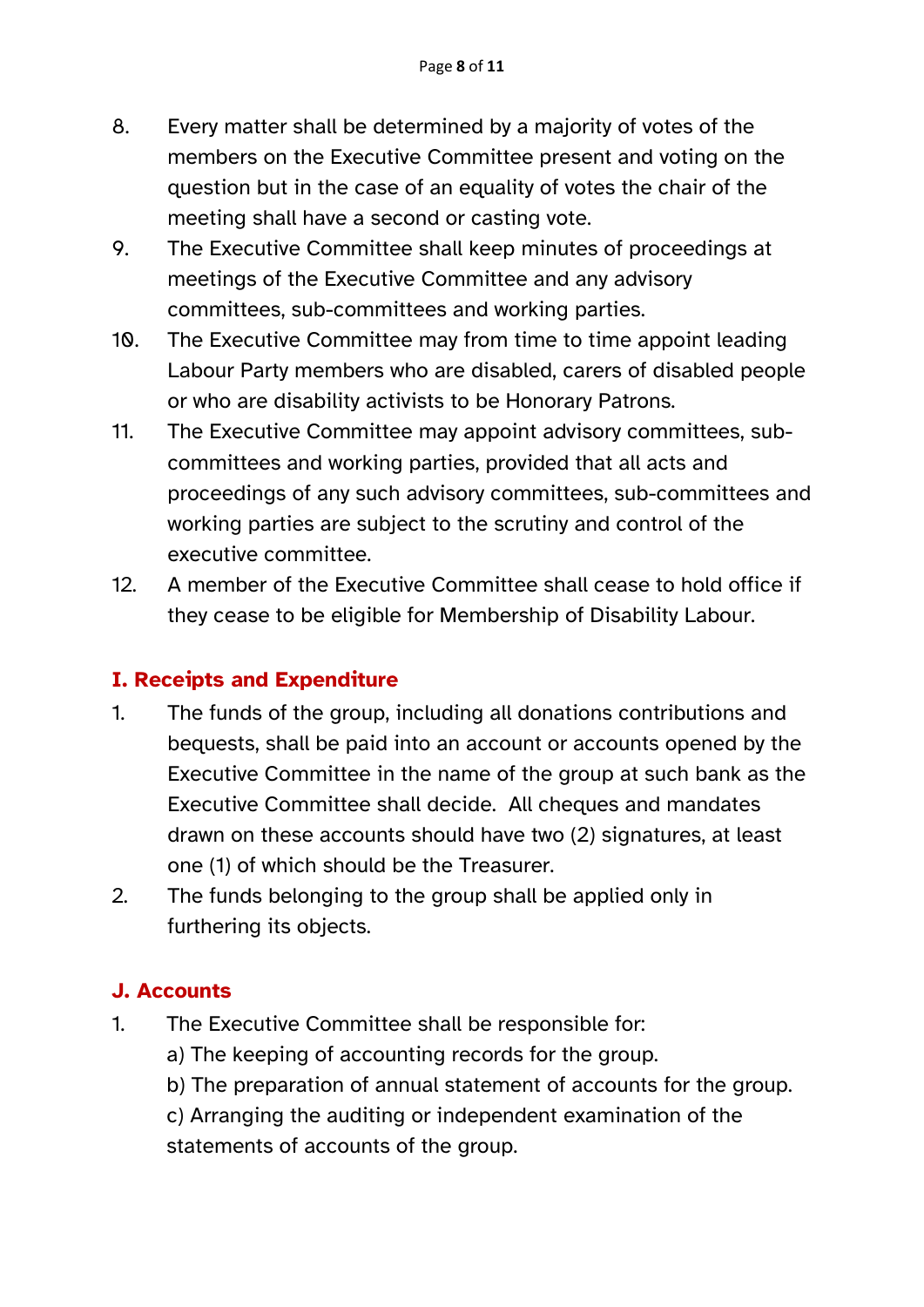# <span id="page-9-0"></span>**K. Annual General Meeting**

- 1. There shall be an Annual General Meeting of the group not less than nine 9 months and not more than 18 months after the preceding Annual General Meeting.
- 2. Annual General Meetings may be held using one of the following methods at the discretion of the Executive Committee:
	- a) online
	- b) in person
	- c) a hybrid of option a) and b)
- 3. Every Annual General Meeting shall be called by the Executive Committee.
- 4. The Group Secretary shall give at least 40 days' notice of the date, method and where applicable, the place of the Annual General Meeting to all members of the group. This notice shall be called the 'preliminary notice'.
- 5. The Group Secretary shall give at least 14 days' notice of the business of the Annual General Meeting to all members of the group. This notice shall be called the 'final notice'.
- 6. Individual Members and Individual Supporters shall be entitled to attend the meeting and have speaking rights. Affiliated organisations may only be represented at the meeting by individual members of the group.
- 7. Only full members as of the date of issue of the preliminary notice and having paid any subscription in full shall be entitled to a vote at the AGM.
- 8. The Annual General Meeting shall be chaired by the Chair, in the Chair's absence, by the Vice-Chair or in their absence by the Deputy Vice Chair.
- 9. At each Annual General Meeting, the Executive Committee shall present the Annual Report and the accounts of the group for the preceding financial year for agreement. The financial year shall run from 1<sup>st</sup> March to the last day of February the following year.
- 10. The business of the AGM shall also include:
	- Constitutional changes
	- Results of elections for members of the Executive Committee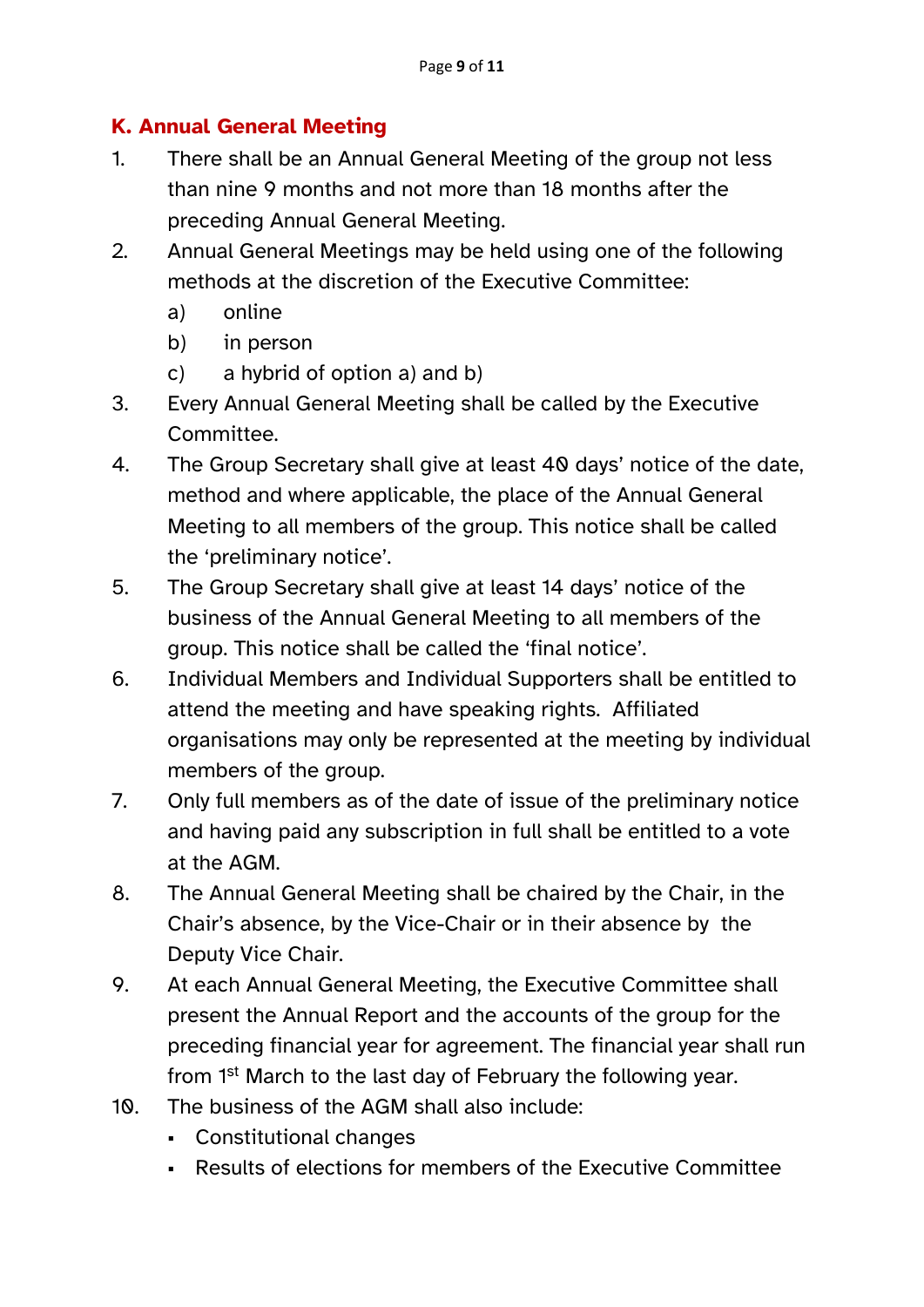- Motions
- And any other legal/statutory business determined by the Executive Committee.
- 11. Motions to the AGM will need to be submitted to the secretary 19 days before the AGM. All motions will need to be proposed and seconded by a full member of the group.
- 12. The full text of motions will be published with the final notice of the AGM.
- 13. Amendments to motions will be taken at the AGM. Where possible, amendments to motions should be submitted prior to the commencement of the AGM.

# <span id="page-10-0"></span>**L. Special General Meetings**

1. The Executive Committee may call a special general meeting of the group at any time. If at least sixty percent (60%) of its members request such a meeting in writing stating the business to be considered the Executive Secretary shall call such a meeting. At least 40 days' notice must be given. The notice must state the date, place and the business to be discussed. Only business included in the notice may be transacted. This notice is both the preliminary and final notice of such a meeting.

#### <span id="page-10-1"></span>**M. Procedure at General Meetings**

1. The Secretary or other person specially appointed by the Executive Committee shall keep a full record at every General Meeting of the group.

# <span id="page-10-2"></span>**N. Notices**

1. Where this Constitution requires a notice to be sent to a member, it shall be sent to them in writing or such other format media as the member shall specify. It shall ordinarily be sent by electronic mail. It may be sent by letter post, facsimile transmission, or some other means if the member agrees.